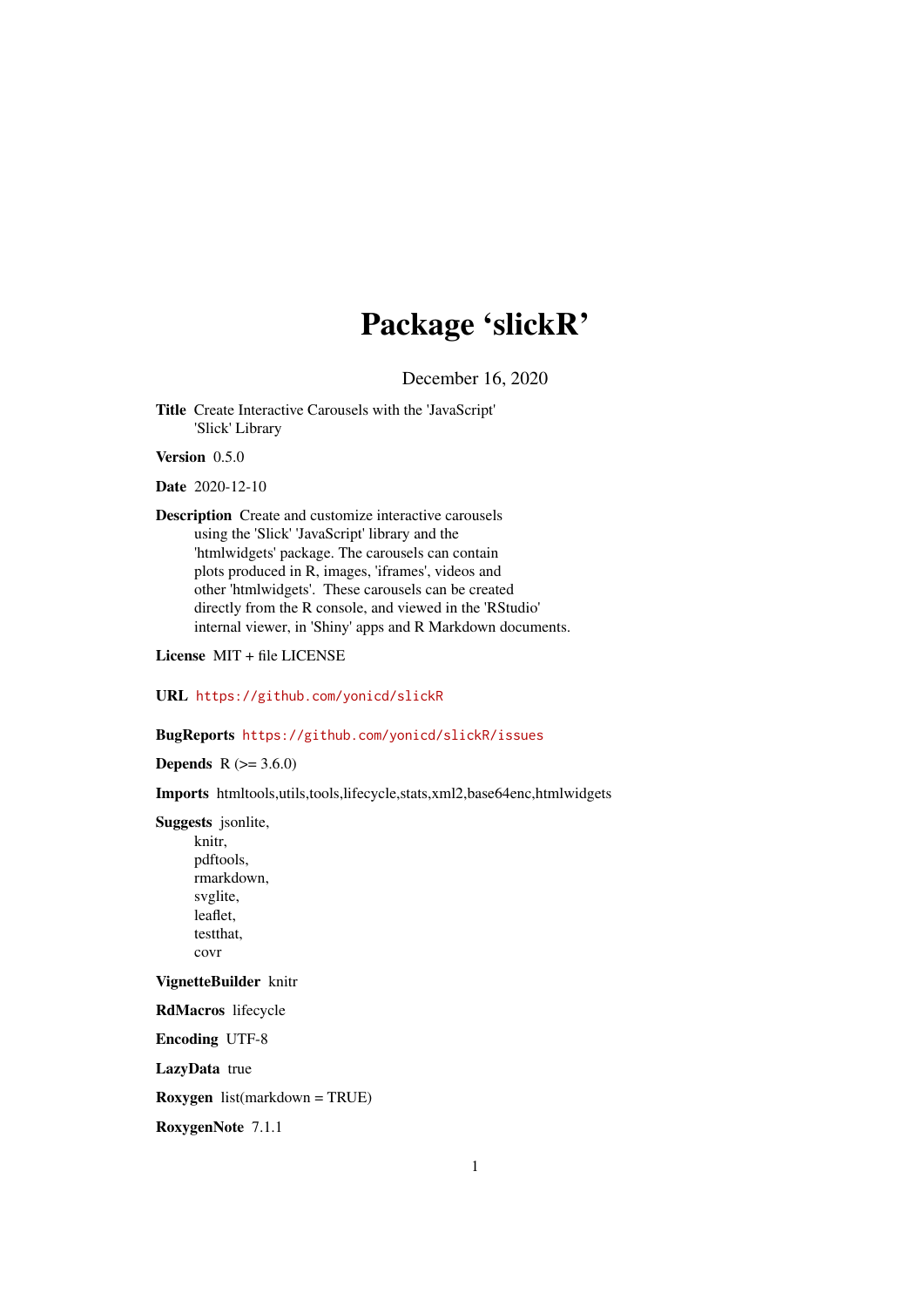# <span id="page-1-0"></span>R topics documented:

| Index | 13 |
|-------|----|
|       |    |
|       |    |
|       |    |
|       |    |
|       |    |
|       |    |
|       |    |
|       |    |
|       |    |
|       |    |

getHelp *getHelp* Deprecated

# Description

return rd help file as html

# Usage

getHelp(fn, pkg)

# Arguments

| fn  | character of function name       |
|-----|----------------------------------|
| pkg | name of package that contains fn |

# Details

This function has been moved to the iframes vignette

# Value

character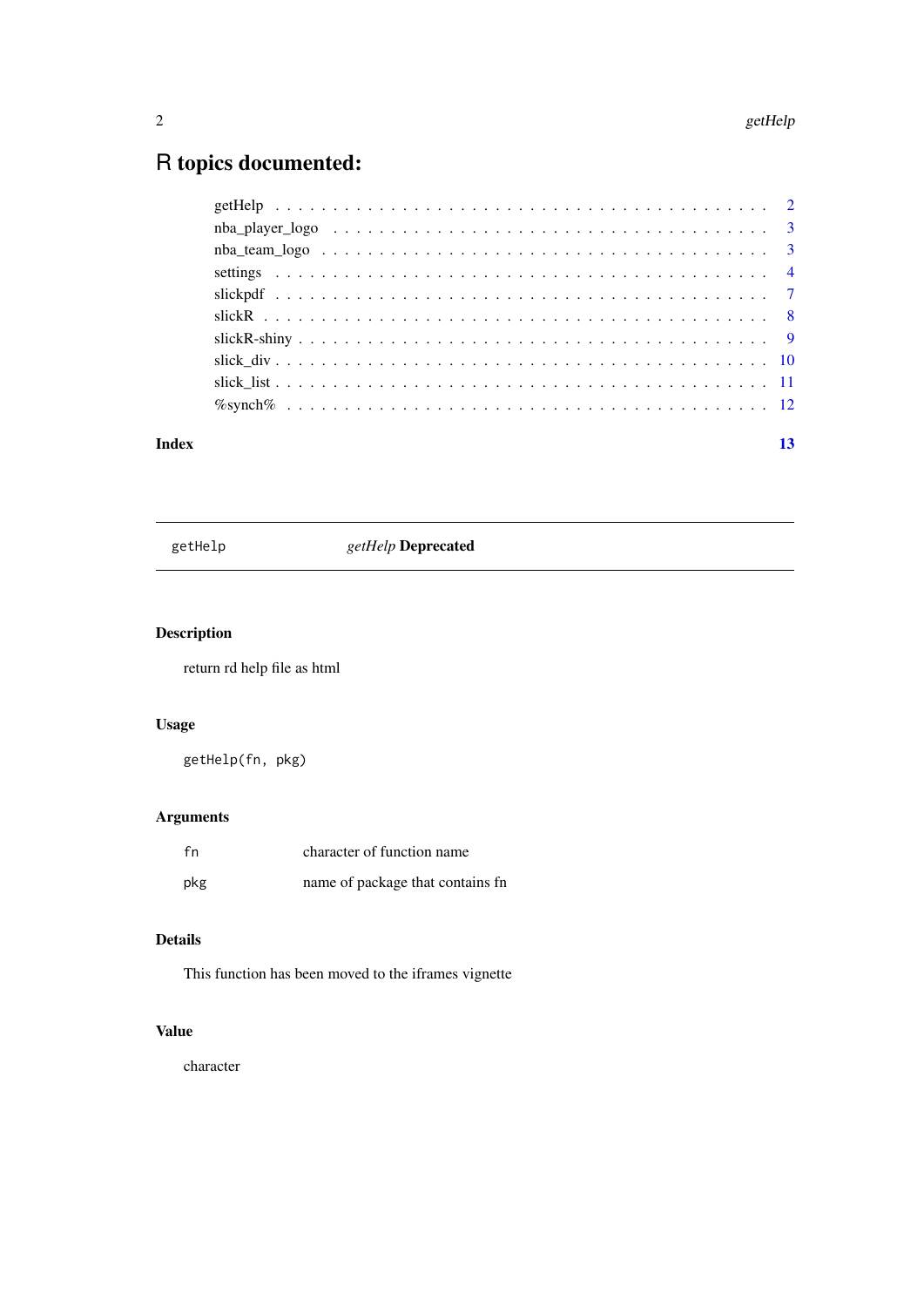<span id="page-2-2"></span><span id="page-2-0"></span>nba\_player\_logo *NBA player logo*

### Description

NBA player logo URI

## Usage

nba\_player\_logo

#### Format

A data frame with 150 rows and 4 variables:

team character, Team name position factor, Position of the Player name character, Player Name uri character, Player Headshot URI player\_home character, Player Homepage URI

# Details

Logos harvested from http://www.espn.com/nba/depth

# See Also

Other data: [nba\\_team\\_logo](#page-2-1)

<span id="page-2-1"></span>nba\_team\_logo *NBA team logo*

#### Description

NBA team logo URI

#### Usage

nba\_team\_logo

#### Format

A data frame with 30 rows and 2 variables:

team character, Team Name

uri character, Team logo URI

#### Details

Logos harvested from https://i.cdn.turner.com/nba/nba/.element/img/4.0/global/logos/512x512/bg.white/svg/team\_short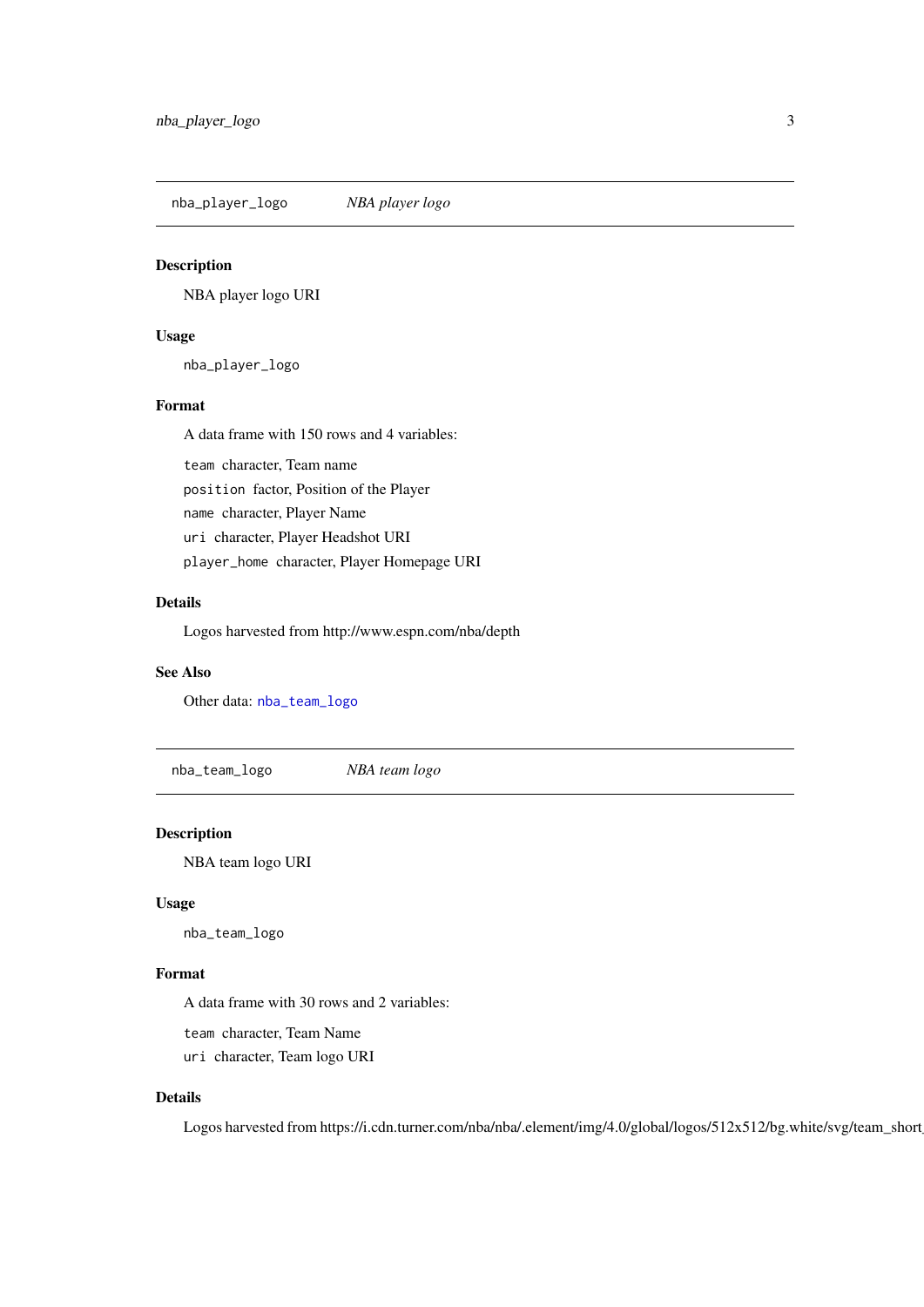<span id="page-3-0"></span>4 settings and the settings of the settings of the settings of the settings of the settings of the settings of the settings of the settings of the settings of the settings of the settings of the settings of the settings of

#### See Also

Other data: [nba\\_player\\_logo](#page-2-2)

settings *Modify components of slick settings*

#### Description

Customize non-data components of the carousel.

#### Usage

settings( accessibility, adaptiveHeight, autoplay, autoplaySpeed, arrows, asNavFor, appendArrows, appendDots, prevArrow, nextArrow, centerMode, centerPadding, cssEase, customPaging, dots, dotsClass, draggable, fade, focusOnSelect, easing, edgeFriction, infinite, initialSlide, lazyLoad, mobileFirst, pauseOnFocus, pauseOnHover, pauseOnDotsHover, respondTo, responsive, rows, slide, slidesPerRow, slidesToShow, slidesToScroll, speed, swipe,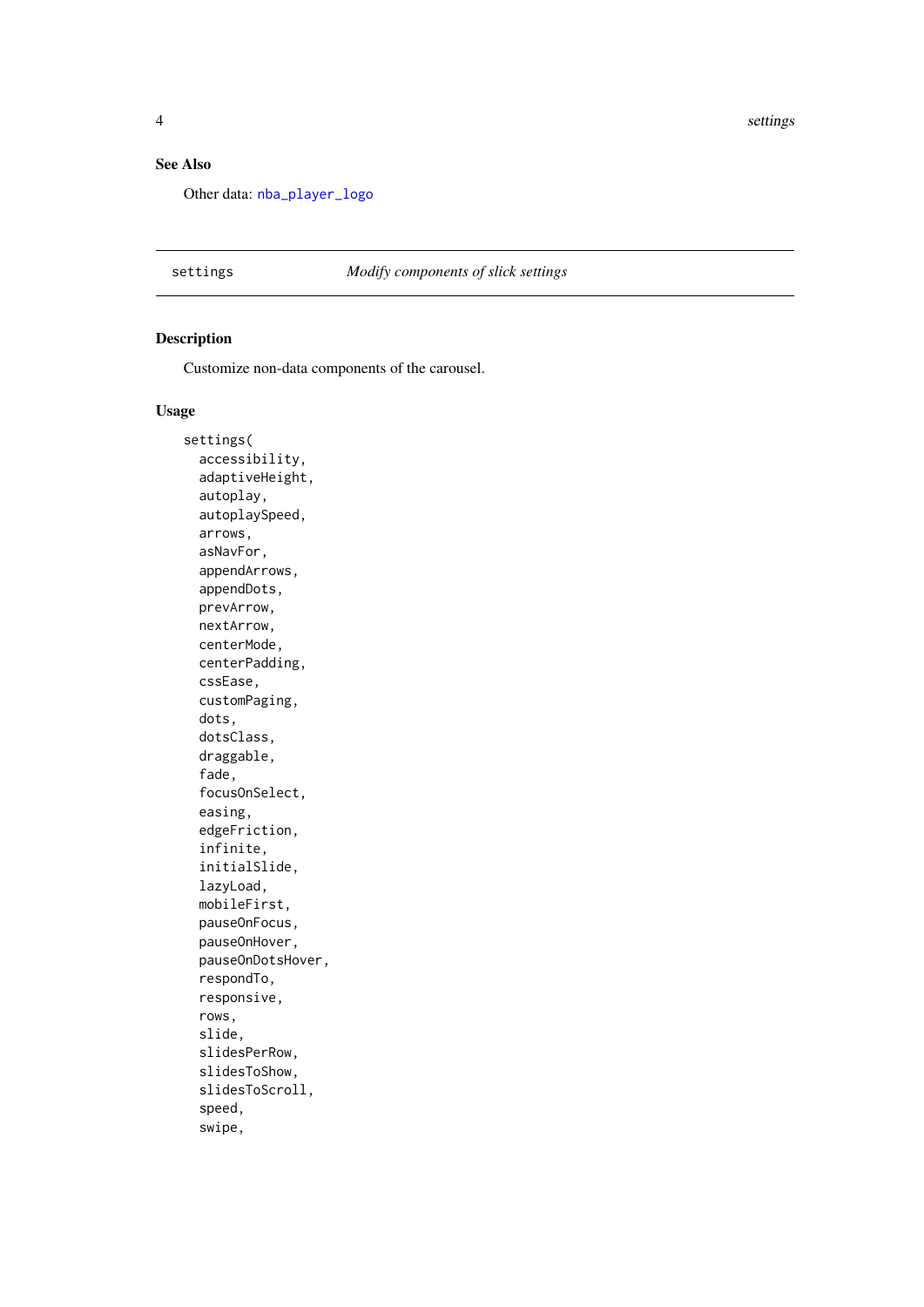settings 5

```
swipeToSlide,
touchMove,
touchThreshold,
useCSS,
useTransform,
variableWidth,
vertical,
verticalSwiping,
rtl,
waitForAnimate,
zIndex,
...
```
# Arguments

 $\lambda$ 

| accessibility  | logical, Enables tabbing and arrow key navigation, Default: TRUE                                                                                                                                                      |
|----------------|-----------------------------------------------------------------------------------------------------------------------------------------------------------------------------------------------------------------------|
| adaptiveHeight | logical, Enables adaptive height for single slide horizontal carousels., Default:<br><b>FALSE</b>                                                                                                                     |
| autoplay       | logical, Enables Autoplay, Default: FALSE                                                                                                                                                                             |
| autoplaySpeed  | numeric, Autoplay Speed in milliseconds, Default: 3000                                                                                                                                                                |
| arrows         | logical, Prev/Next Arrows, Default: TRUE                                                                                                                                                                              |
| asNavFor       | character, Set the slider to be the navigation of other slider (Class or ID Name),<br>Default: null                                                                                                                   |
| appendArrows   | character, Change where the navigation arrows are attached (Selector, html-<br>String, Array, Element, jQuery object), Default: \$(element)                                                                           |
| appendDots     | character, Change where the navigation dots are attached (Selector, htmlString,<br>Array, Element, jQuery object), Default: \$(element)                                                                               |
| prevArrow      | character (html jQuery selector)   object (DOM nodeljQuery object), Allows you<br>to select a node or customize the HTML for the "Previous" arrow., Default:<br><br>shutton type="button" class="slick-prev">Previous |
| nextArrow      | character (htmlljQuery selector)   object (DOM nodeljQuery object), Allows<br>you to select a node or customize the HTML for the "Next" arrow., Default:<br><br>button type="button" class="slick-next">Next          |
| centerMode     | logical, Enables centered view with partial prev/next slides. Use with odd num-<br>bered slidesToShow counts., Default: FALSE                                                                                         |
| centerPadding  | character, Side padding when in center mode (px or \ Default: '50px'                                                                                                                                                  |
| cssEase        | character, CSS3 Animation Easing, Default: 'ease'                                                                                                                                                                     |
| customPaging   | function, Custom paging templates. See source for use example., Default: n/a                                                                                                                                          |
| dots           | logical, Show dot indicators, Default: FALSE                                                                                                                                                                          |
| dotsClass      | character, Class for slide indicator dots container, Default: 'slick-dots'                                                                                                                                            |
| draggable      | logical, Enable mouse dragging, Default: TRUE                                                                                                                                                                         |
| fade           | logical, Enable fade, Default: FALSE                                                                                                                                                                                  |
| focus0nSelect  | logical, Enable focus on selected element (click), Default: FALSE                                                                                                                                                     |
| easing         | character, Add easing for jQuery animate. Use with easing libraries or default<br>easing methods, Default: 'linear'                                                                                                   |
| edgeFriction   | numeric, Resistance when swiping edges of non-infinite carousels, Default: 0.15                                                                                                                                       |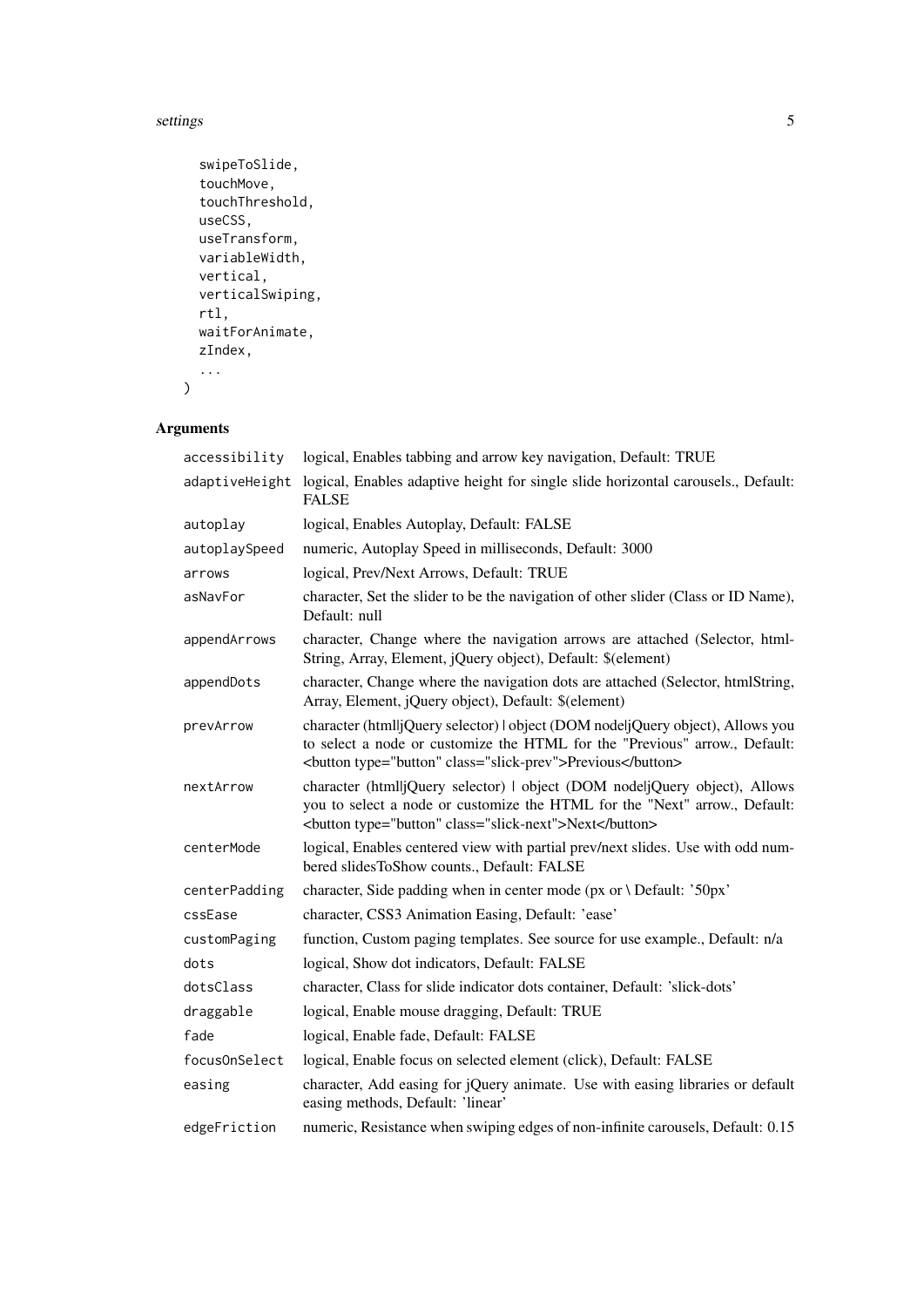| infinite         | logical, Infinite loop sliding, Default: TRUE                                                                                                                                                                                   |
|------------------|---------------------------------------------------------------------------------------------------------------------------------------------------------------------------------------------------------------------------------|
| initialSlide     | numeric, Slide to start on, Default: 0                                                                                                                                                                                          |
| lazyLoad         | character, Set lazy loading technique. Accepts 'ondemand' or 'progressive',<br>Default: 'ondemand'                                                                                                                              |
| mobileFirst      | logical, Responsive settings use mobile first calculation, Default: FALSE                                                                                                                                                       |
| pause0nFocus     | logical, Pause Autoplay On Focus, Default: TRUE                                                                                                                                                                                 |
| pause0nHover     | logical, Pause Autoplay On Hover, Default: TRUE                                                                                                                                                                                 |
| pauseOnDotsHover |                                                                                                                                                                                                                                 |
|                  | logical, Pause Autoplay when a dot is hovered, Default: FALSE                                                                                                                                                                   |
| respondTo        | character, Width that responsive object responds to. Can be 'window', 'slider'<br>or 'min' (the smaller of the two), Default: 'window'                                                                                          |
| responsive       | object, Object containing breakpoints and settings objects (see demo). Enables<br>settings sets at given screen width. Set settings to "unslick" instead of an object<br>to disable slick at a given breakpoint., Default: none |
| rows             | numeric, Setting this to more than 1 initializes grid mode. Use slidesPerRow to<br>set how many slides should be in each row., Default: 1                                                                                       |
| slide            | element, Element query to use as slide, Default: "                                                                                                                                                                              |
| slidesPerRow     | numeric, With grid mode intialized via the rows option, this sets how many<br>slides are in each grid row. dver, Default: 1                                                                                                     |
| slidesToShow     | numeric, # of slides to show, Default: 1                                                                                                                                                                                        |
|                  | slidesToScroll numeric, # of slides to scroll, Default: 1                                                                                                                                                                       |
| speed            | numeric, Slide/Fade animation speed in milliseconds, Default: 300                                                                                                                                                               |
| swipe            | logical, Enable swiping, Default: TRUE                                                                                                                                                                                          |
| swipeToSlide     | logical, Allow users to drag or swipe directly to a slide irrespective of slides To-<br>Scroll, Default: FALSE                                                                                                                  |
| touchMove        | logical, Enable slide motion with touch, Default: TRUE                                                                                                                                                                          |
| touchThreshold   | numeric, To advance slides, the user must swipe a length of (1/touchThreshold)<br>* the width of the slider, Default: 5                                                                                                         |
| useCSS           | logical, Enable/Disable CSS Transitions, Default: TRUE                                                                                                                                                                          |
| useTransform     | logical, Enable/Disable CSS Transforms, Default: TRUE                                                                                                                                                                           |
| variableWidth    | logical, Variable width slides, Default: FALSE                                                                                                                                                                                  |
| vertical         | logical, Vertical slide mode, Default: FALSE                                                                                                                                                                                    |
| verticalSwiping  |                                                                                                                                                                                                                                 |
|                  | logical, Vertical swipe mode, Default: FALSE                                                                                                                                                                                    |
| rtl              | logical, Change the slider's direction to become right-to-left, Default: FALSE                                                                                                                                                  |
|                  | waitForAnimate logical, Ignores requests to advance the slide while animating, Default: TRUE                                                                                                                                    |
| zIndex           | numeric, Set the zIndex values for slides, useful for IE9 and lower, Default:<br>1000                                                                                                                                           |
| $\cdots$         | unused                                                                                                                                                                                                                          |

# Details

To find further information on the attributes that can be used please refer to [http://kenwheeler.](http://kenwheeler.github.io/slick/) [github.io/slick/](http://kenwheeler.github.io/slick/).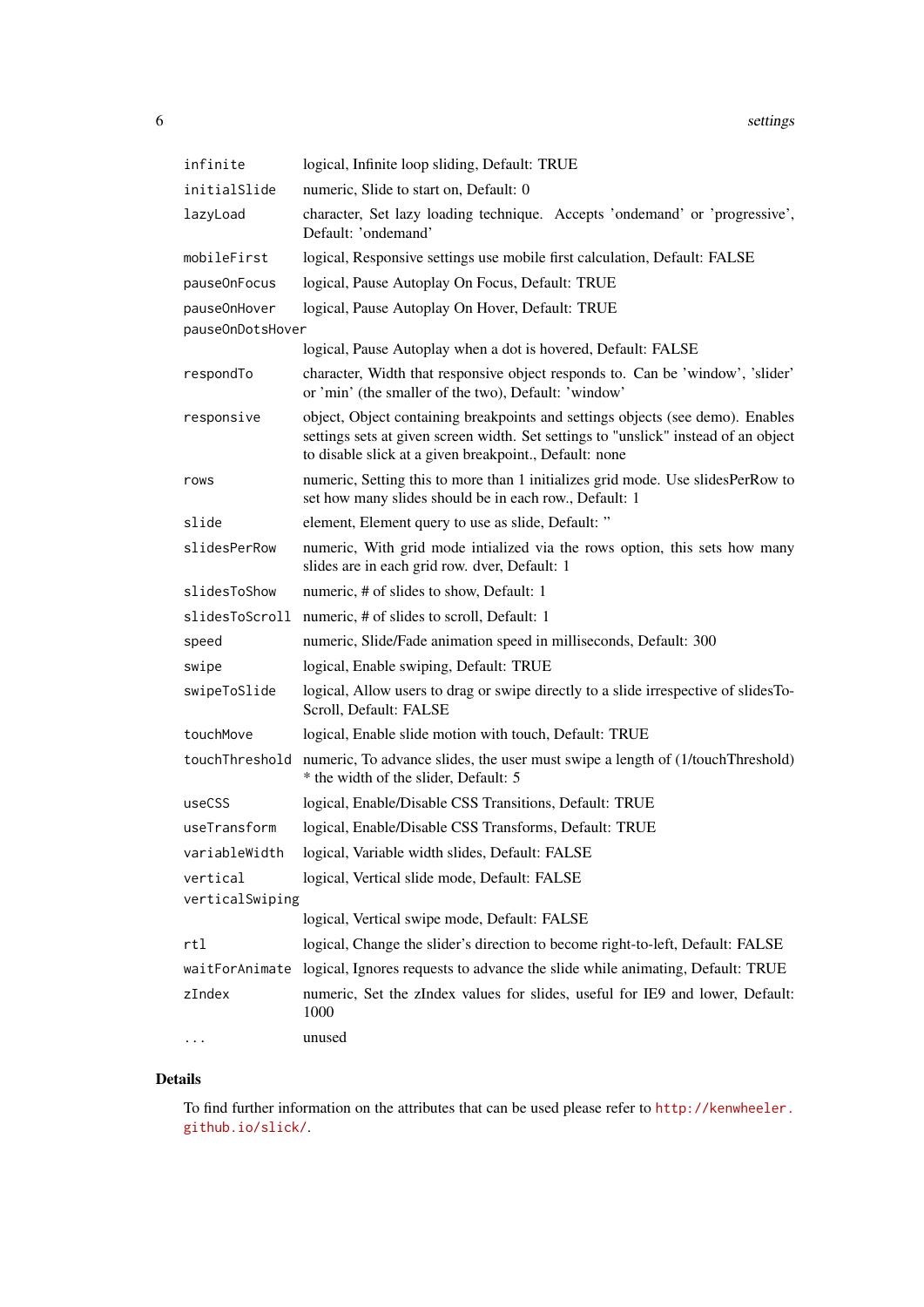#### <span id="page-6-0"></span>slickpdf 7 and 7 and 7 and 7 and 7 and 7 and 7 and 7 and 7 and 7 and 7 and 7 and 7 and 7 and 7 and 7 and 7 and 7 and 7 and 7 and 7 and 7 and 7 and 7 and 7 and 7 and 7 and 7 and 7 and 7 and 7 and 7 and 7 and 7 and 7 and 7 a

#### Value

list of class c('setting','slickR')

# Examples

```
if(interactive()){
slick <- slickR(obj=nba_team_logo$uri)
slick
# Use settings function to manipulate the slick object
# Add dots
slick + settings(dots = TRUE)
# Autplay elements in the carousel
slick + settings(autoplay = TRUE, autoplaySpeed = 1000)
}
```
slickpdf *slickpdf* Deprecated

#### Description

convert multiple pdfs or a multipage pdf to a slick carousel

# Usage

```
slickpdf(obj, obj2 = NULL, synch = TRUE, img_format = "png", \dots)
```
# Arguments

| obj        | character, path to $pdf(s)$                                               |
|------------|---------------------------------------------------------------------------|
| obj2       | character, path to pdf(s) to compare to obj, Default: NULL                |
| synch      | boolean, if TRUE then obj and obj2 images are synchronized, Default: TRUE |
| img_format | format of image to convert to, Default: 'png'                             |
| $\cdots$   | arguments passed to slickR                                                |

# Details

This function has been replaced with the example in the PDF vignette.

# Value

slick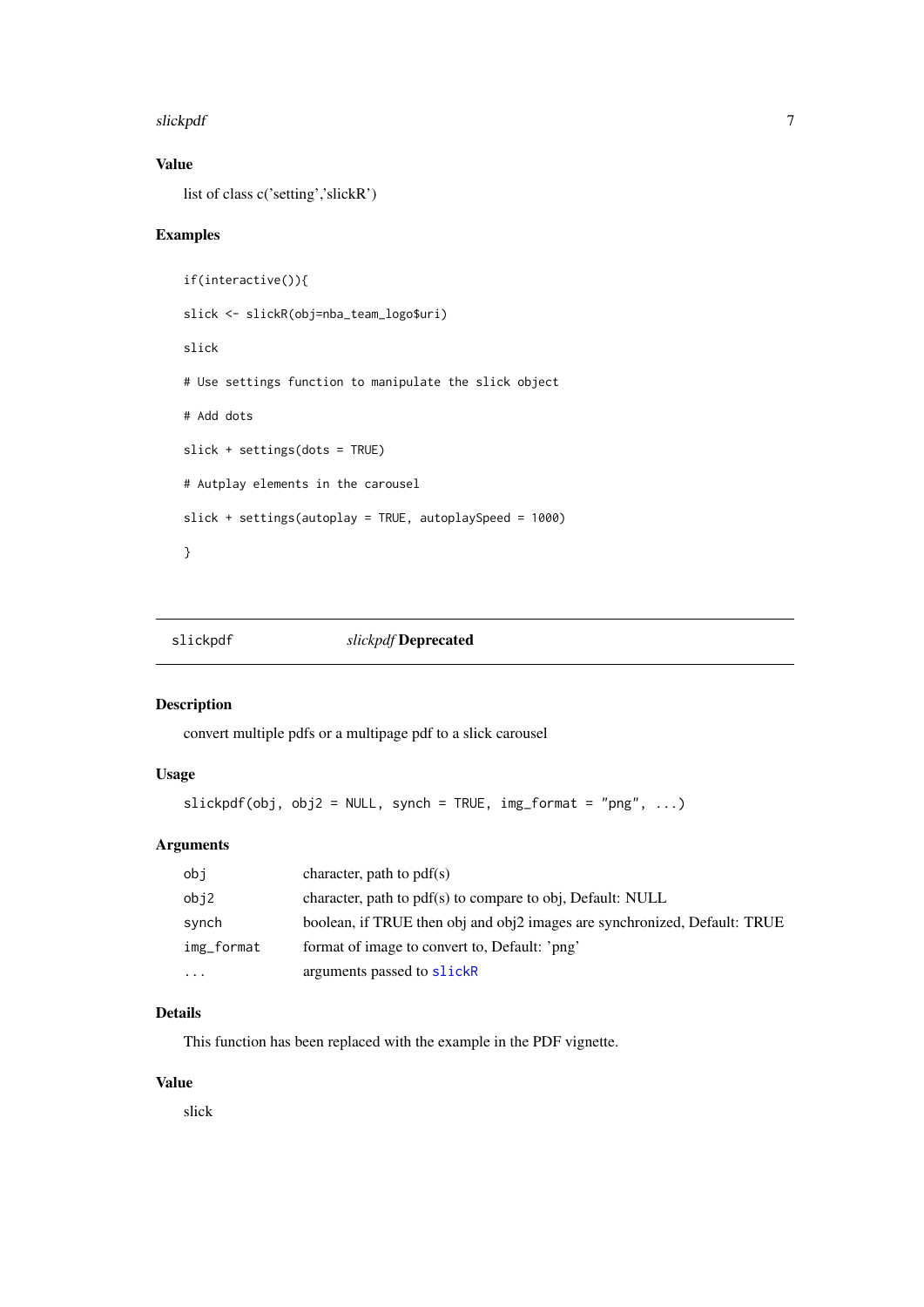<span id="page-7-1"></span><span id="page-7-0"></span>

#### Description

use slick.js library in R

#### Usage

```
slickR(
  obj,
  slideId = "baseDiv",
  slideType = "img",
  objLinks = NULL,
  padding = 1,
  width = "95%",
  height = NULL,
  elementId = NULL,slickOpts = NULL,
  synchSlides = NULL,
  dotObj = NULL)
```
#### Arguments

| dotObj      | <b>Deprecated</b>                                                                           |
|-------------|---------------------------------------------------------------------------------------------|
| synchSlides | <b>Deprecated</b>                                                                           |
| slick0pts   | <b>Deprecated</b>                                                                           |
| elementId   | character, id tag of htmlwidget, Default: NULL                                              |
| height      | character, height of htmlwidget, Default: NULL                                              |
| width       | character, width of htmlwidget, Default: '95%'                                              |
| padding     | numeric, percent of width between each image in the carousel for each slider,<br>Default: 1 |
| objLinks    | character, links to attach to images in slide, Default: NULL                                |
| slideType   | character, type of object to put in slide, Default: 'img'                                   |
| slideId     | character, id of slide, Default: 'baseDiv'                                                  |
| obi         | character, vector of path or url to images                                                  |

# Details

[slick.js](http://kenwheeler.github.io/slick/) is an image carousel javascript library.

To find all the attributes that can be used please refer to the link.

It is possible to stack slides through the %stack% operator.

It is possible to synchronize slides through the %synch% operator.

To replace the dots with icons use the settings to define the customPaging attribute with the appropriate JS(.) function call.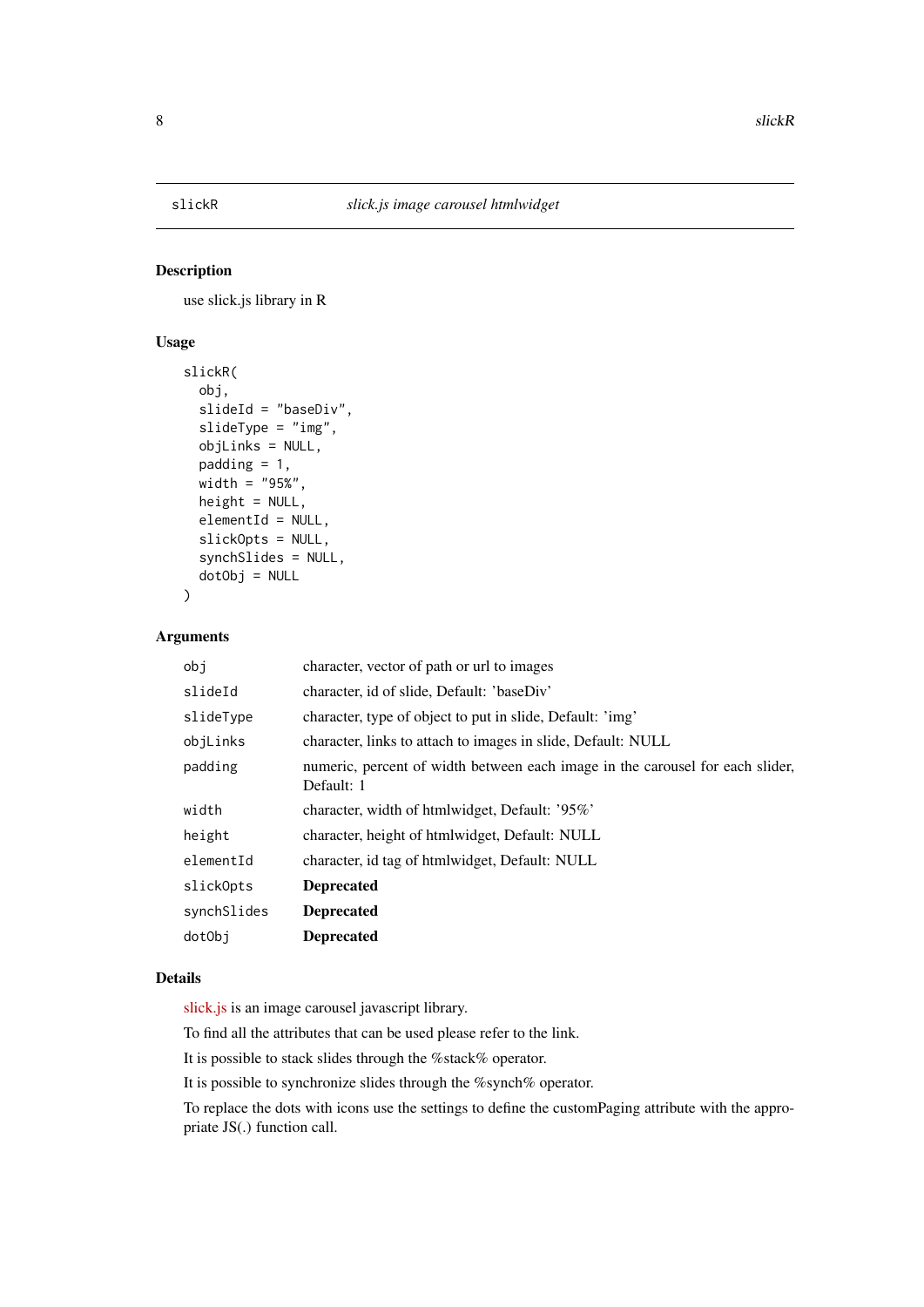#### <span id="page-8-0"></span>slickR-shiny 9

The slideType accepts the type of html DOM you want to be in the slide, eg img, iframe.

The combination of slideType = 'img-lazy' and settings(lazyLoad = 'ondemand') will inform the htmlwidget that the images are to be loaded lazily. For more information see the slickjs [documen](http://kenwheeler.github.io/slick/)[tation.](http://kenwheeler.github.io/slick/)

# Examples

```
if(interactive()){
slick <- slickR(obj=nba_team_logo$uri)
slick
# add dots to the first slick and autoplay at 1 second a slide
slick + settings(dots = TRUE, autoplay = TRUE, autoplaySpeed = 1000)
# working with multiple slicks
sets <- split(
  sample(nba_team_logo$uri, size = 28, replace = FALSE),
  rep(c(1,2,3,4),each=7)
)
slicks \leq lapply(sets, FUN = function(x,...){
  \text{slackR}(\text{obj} = x, \dots)},height = 100)
# independent slicks
Reduce(`%stack%`,slicks)
# 1,2 synch stacked on 3,4 synch
 (slicks[[1]] %synch% slicks[[2]]) %stack% (slicks[[3]]%synch%slicks[[4]])
}
```
slickR-shiny *Shiny bindings for slickR*

#### Description

Output and render functions for using slickR within Shiny applications and interactive Rmd documents.

#### Usage

```
slickROutput(outputId, width = "100%", height = "400px")
renderSlickR(expr, env = parent.frame(), quoted = FALSE)
```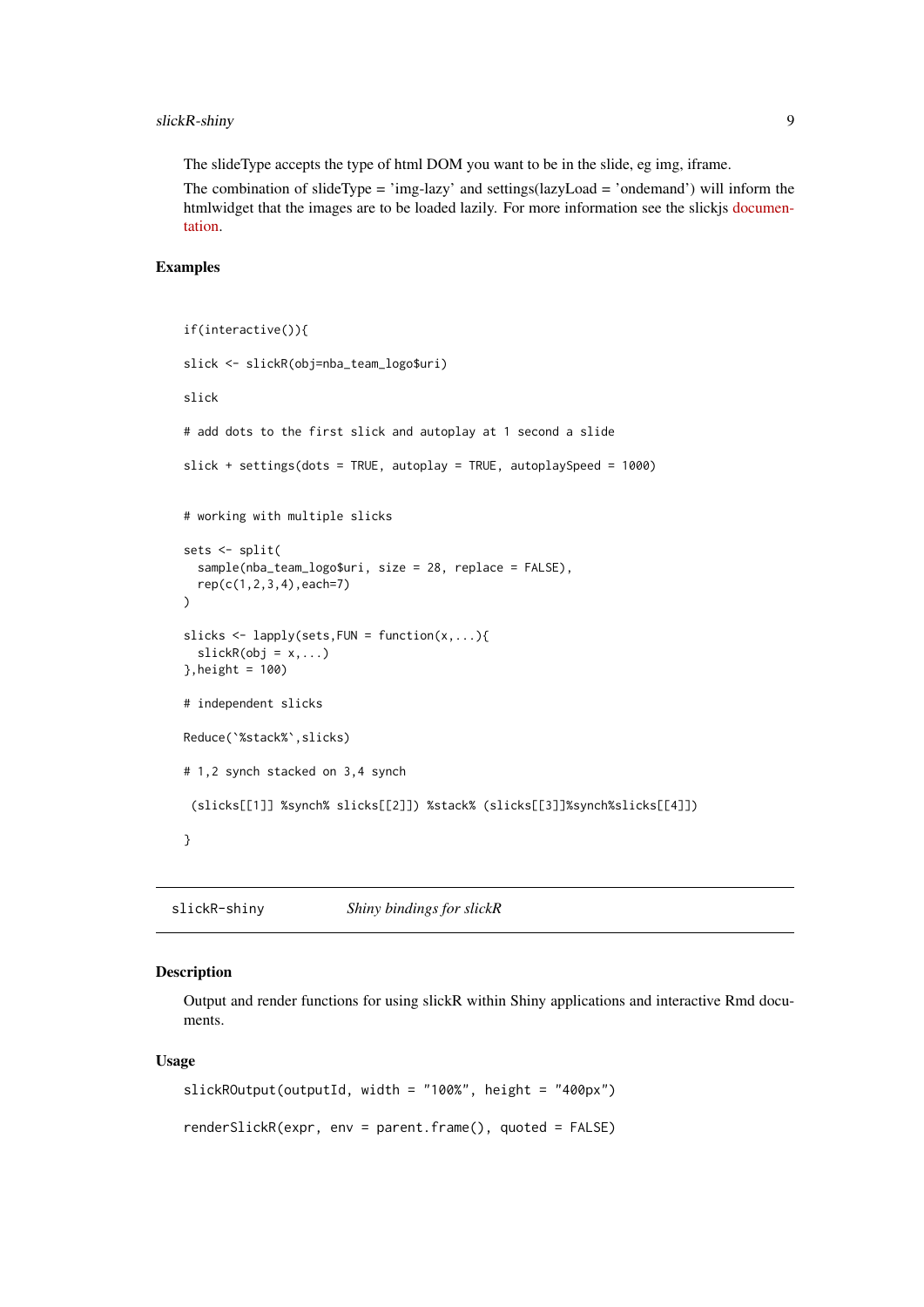#### <span id="page-9-0"></span>Arguments

| outputId      | output variable to read from                                                                                                      |
|---------------|-----------------------------------------------------------------------------------------------------------------------------------|
| width, height | Must be a valid CSS unit (like '100%', '400px', 'auto') or a number, which<br>will be coerced to a string and have 'px' appended. |
| expr          | An expression that generates a slick R                                                                                            |
| env           | The environment in which to evaluate expr.                                                                                        |
| quoted        | Is expr a quoted expression (with $\text{quote}()$ )? This is useful if you want to save<br>an expression in a variable.          |

#### <span id="page-9-1"></span>slick\_div *Create a DOM element for slickR*

# Description

Wraps an R object in slickR compatible DOM

#### Usage

```
slick_div(
  x,
  css = htmltools::css(marginLeft = "auto", marginRight = "auto"),
  type = "img",
  links = NULL
)
```
#### Arguments

| $\mathsf{x}$ | object                                                                    |
|--------------|---------------------------------------------------------------------------|
| <b>CSS</b>   | css object, Default: htmltools::css(marginLeft='auto',marginRight='auto') |
| type         | character, type of DOM, Default: 'img'                                    |
| links        | character, links to use on the input object, Default: NULL                |

# Details

Method converts xml\_document, htmlwidget, character, or list of objects to a compatible DOM

# Value

list of shiny tag objects

# See Also

Other html: [slick\\_list\(](#page-10-1))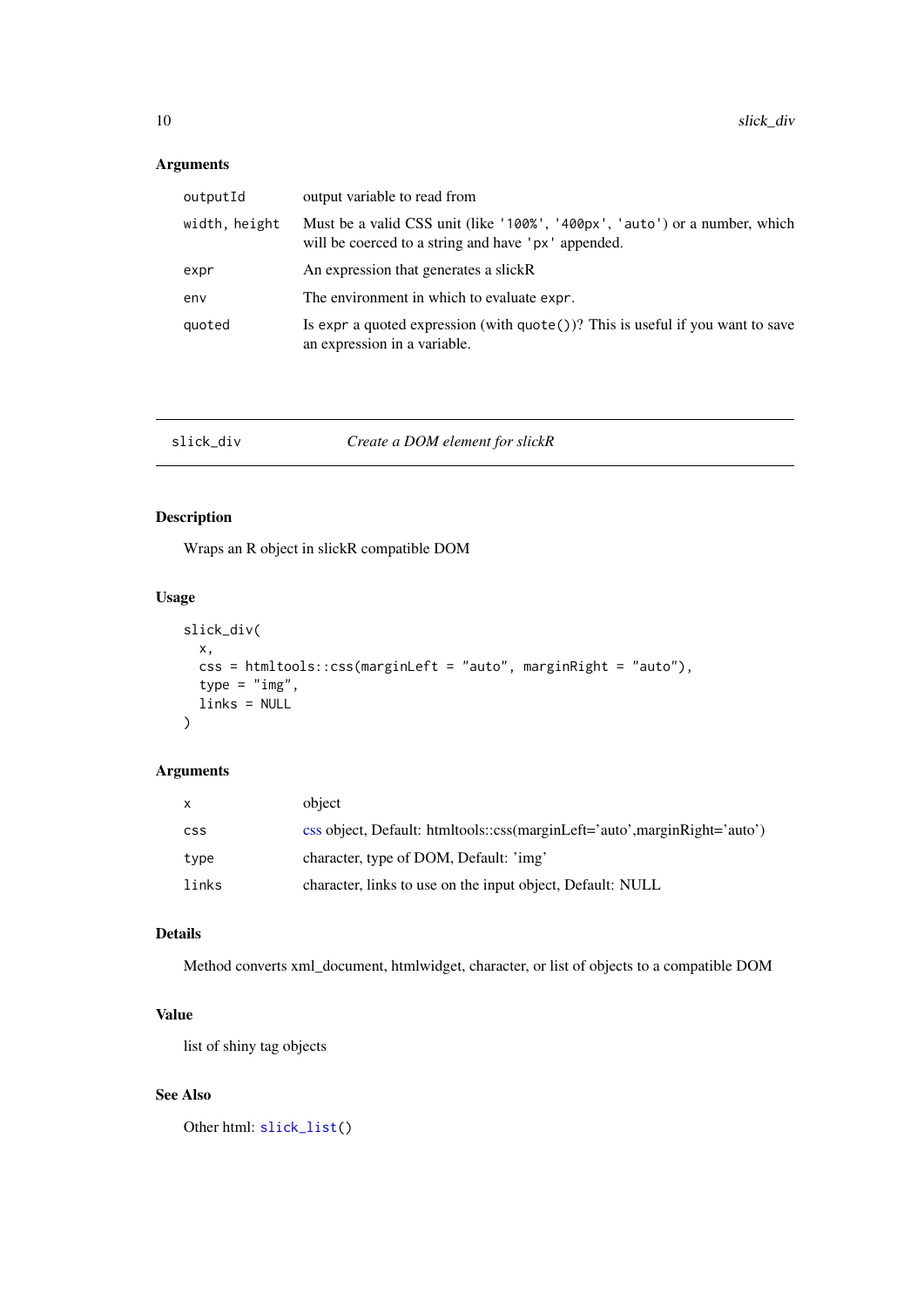#### <span id="page-10-0"></span>slick\_list 11

#### Examples

```
# image
slick_div(nba_team_logo$uri[1])
# vector of images
slick_div(nba_team_logo$uri[c(1:5)])
# text
slick_div('abc',type = 'p')
```
<span id="page-10-1"></span>

| slick list | List of DOM elements |
|------------|----------------------|
|------------|----------------------|

#### Description

Convert a list of [tags](#page-0-0) into a list that slickR can render

#### Usage

slick\_list(...)

#### Arguments

... Elements to convert

#### Value

tagList

# See Also

[tagList,](#page-0-0) [tags](#page-0-0)

Other html: [slick\\_div\(](#page-9-1))

#### Examples

```
img1 <- htmltools::img(src = nba_player_logo$uri[1])
img2 <- htmltools::img(src = nba_player_logo$uri[2])
```
slick\_list(img1,img2)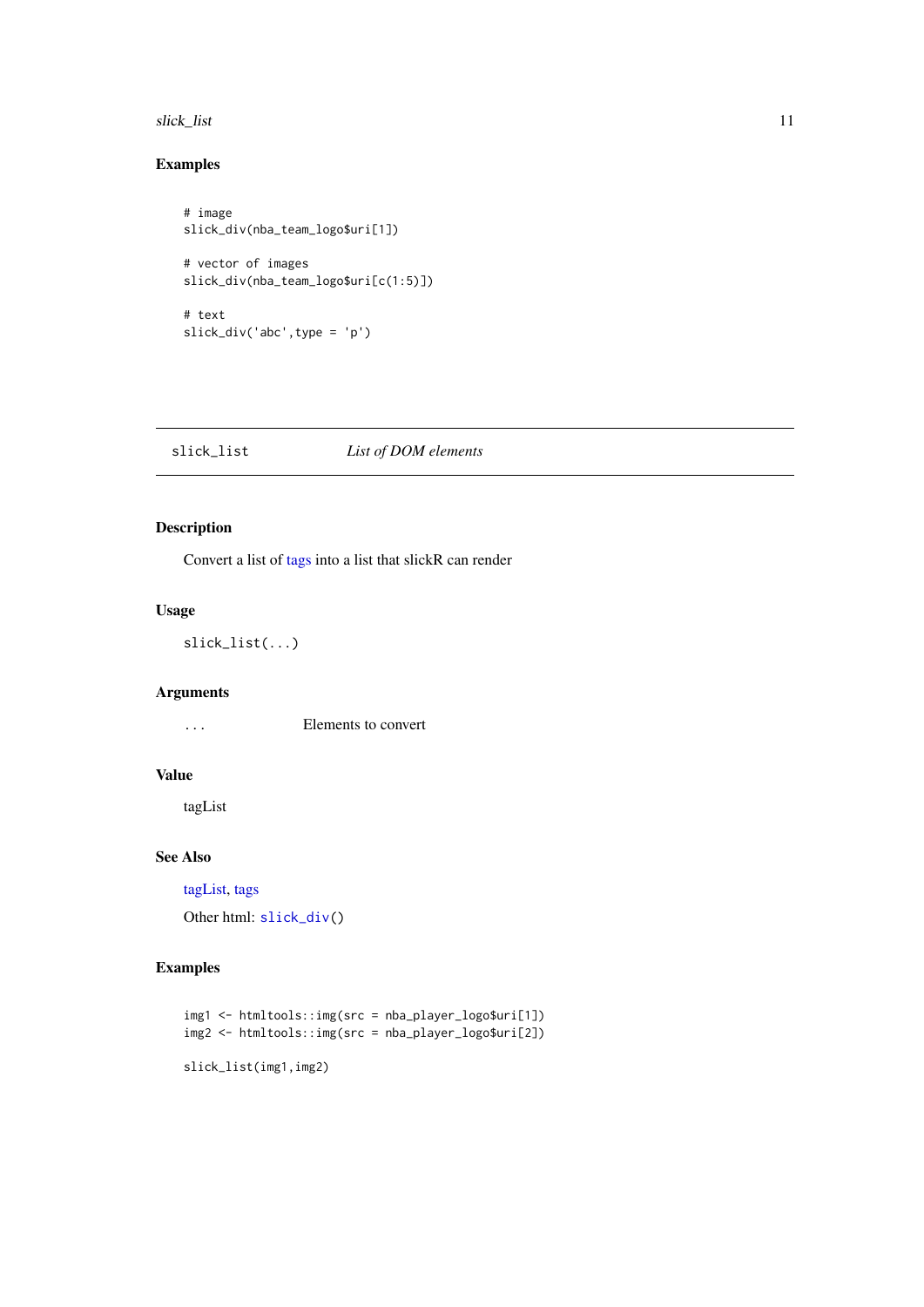<span id="page-11-0"></span>

#### Description

Pipe operators to combine plots by either stacking or synching multiple sliders.

# Usage

e1 %synch% e2

e1 %stack% e2

# Arguments

| e1             | slickR htmlwidget to place on top    |
|----------------|--------------------------------------|
| e <sub>2</sub> | slickR htmlwidget to place on bottom |

## Value

htmlwidget

# Examples

```
if(interactive()){
# working with multiple slicks
sets <- split(
  sample(nba_team_logo$uri, size = 28, replace = FALSE),
  rep(c(1,2,3,4),each=7)
\lambdaslicks \leq lapply(sets, FUN = function(x,...){
  \text{slackR}(\text{obj} = x, \dots)}, height = 100)# independent slicks
Reduce(`%stack%`,slicks)
# 1,2 synch stacked on 3,4 synch
 (slicks[[1]] %synch% slicks[[2]]) %stack% (slicks[[3]]%synch%slicks[[4]])
}
```